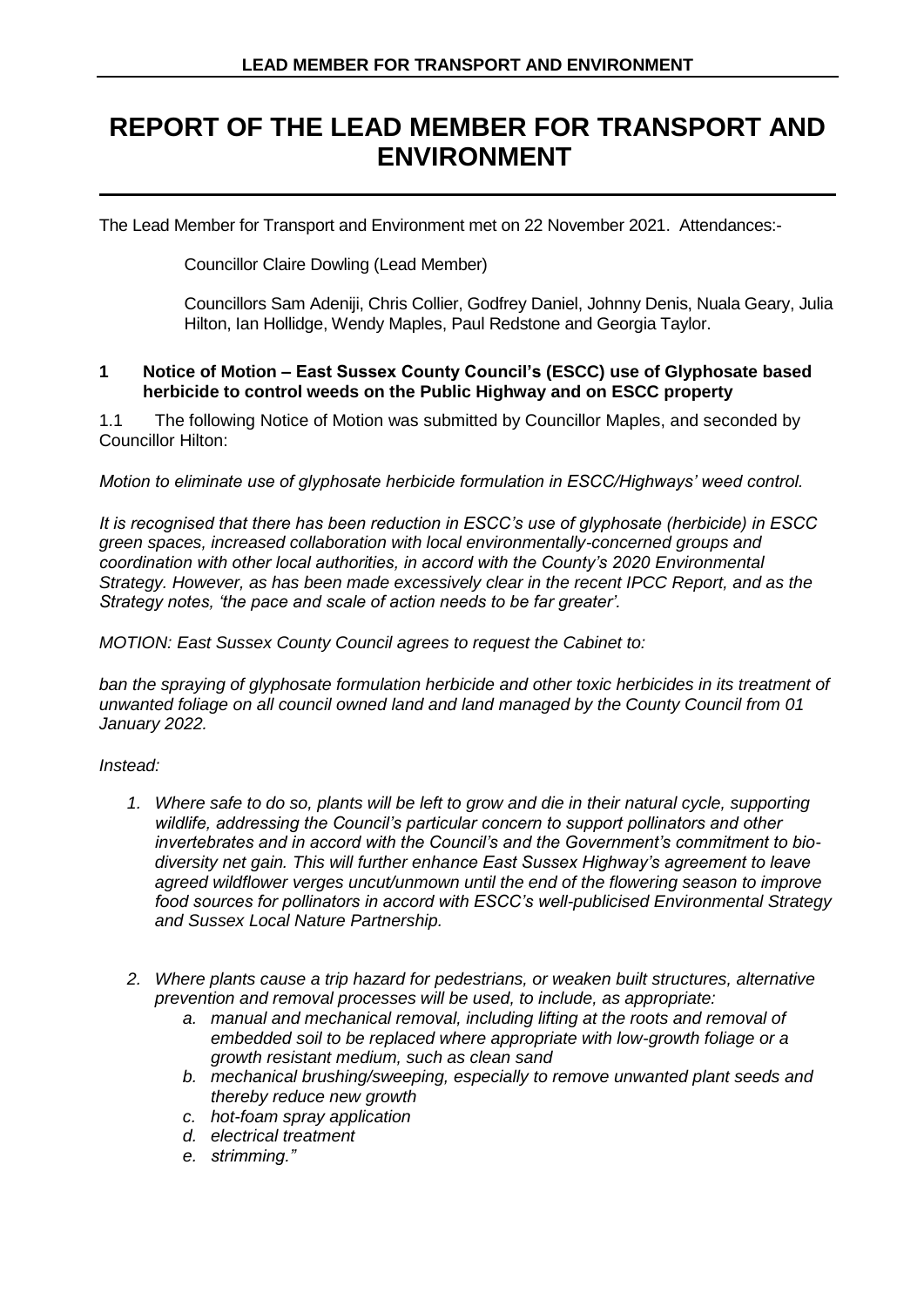1.2 A copy of the Notice of Motion and further supporting information supplied by Councillor Maples is provided at Appendix 1.

1.3 In line with County Council practice, the matter has been referred by the Chairman to the Lead Member for Transport and Environment for consideration to provide information and inform debate on the Motion.

Weed Control on Public Highway

1.4 On 28 September 2020, a report on the use of Glyphosate based herbicide to control weeds on the public highway was considered by the Lead Member for Transport and Environment in response to petitions calling on the County Council to ban the use of Glyphosate along Hastings roadsides and green spaces and in Eastbourne, Jevington and Willingdon. The Lead Member resolved to inform the petitioners that East Sussex County Council (ESCC) will continue to safely use a Glyphosate based herbicide until a suitable alternative becomes available and will work with neighbouring authorities to continue exploring alternative options. This report provides an update on the position set out previously in 2020.

1.5 Weed growth in road gullies and channels can slow down and prevent the highway drainage systems from functioning correctly. Weeds can damage paved surfaces, displace kerbstones and crack walls making maintenance difficult and costly. In some circumstances weeds have been considered to have safety implications for pedestrians by causing trip hazards, particularly for older and disabled people, including those with sight loss and/or reduced mobility. Weeds can also give the general perception of untidiness. The Well Managed Highway Infrastructure Code of Practice states that "weed treatment should therefore be undertaken according to traffic and pedestrian usage and to a level of usage that takes account of local concerns. The use of weed-killers should be the minimum compatible with the required results".

1.6 ESCC Highways carry out one weed spray a year on 3081km of channels, footpaths, central reservations, and traffic islands to manage and maintain vegetation on the highway network, using a herbicide that contains Glyphosate. Spraying is carefully controlled and limited in use to only where weeds are found.

1.7 Alternatives to Glyphosate have and continue to be reviewed internally and externally with relevant stakeholders from neighbouring County Councils, Town Councils and District and Borough Councils.

1.8 ESCC Highways aim to trial potential alternative weed maintenance methods in select areas in 2022 with the aim of working towards introducing new methods as part of the next highways maintenance contract in May 2023.

Weed Control on Other Council Land and Services

1.9 ESCC has a legal duty to control invasive species and at present Glyphosate is used to discharge those duties and the Property team holds a contract with Glendale for grounds maintenance, including all ESCC assets and a number of school sites. 20 litres of Glyphosate per annum is used in weed control for over 150 sites.

1.10 Without suitable weed control, ESCC owned land would be at risk of further invasive weed infestations and the spreading of them. Long shaggy vegetation will also mask Ash die back sapling regrowth along verges and land.

1.11 Currently there is not an equivalent to Glyphosate on the market that provides efficient weed control as required, so a complete ban would not be feasible. However, ESCC Property would support a phased reduction in the use of Glyphosate and continue to monitor other options as they come to the market, as well as options for rewilding to support greater biodiversity. Corporate sites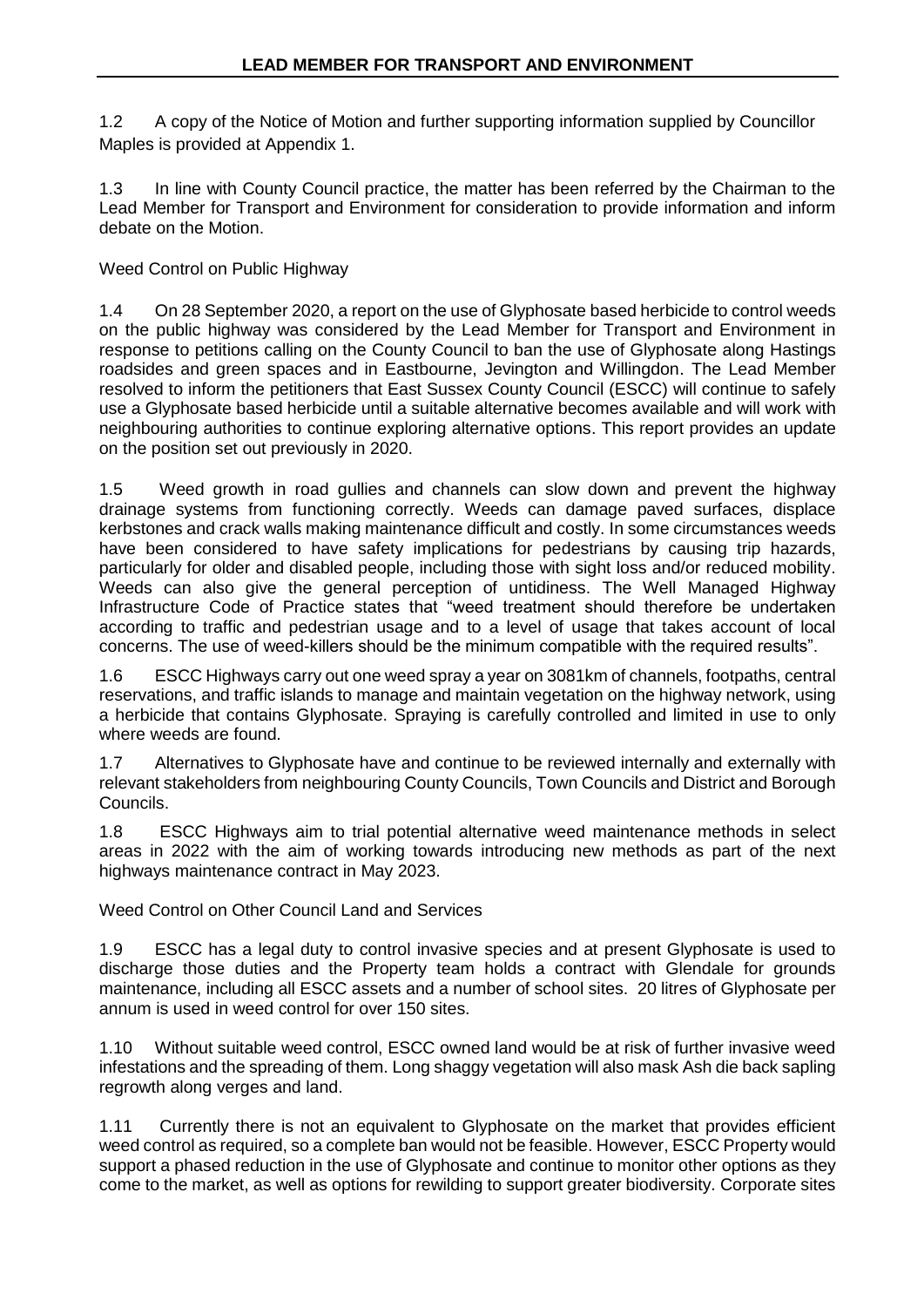could be used for trialling new methods ahead of the Glyphosate licence coming to an end in 2025, however this would likely incur additional costs for labour and materials.

1.12 There may also be circumstances where ESCC owns the land or property, but it is either leased to third parties or managed by third parties under management agreements which would need to be considered to reflect any restrictions on the use of herbicides.

1.13 ESCC uses a Glyphosate based herbicide from the Health and Safety Executive's (HSE) Pesticides Register of UK Authorised Products and that is suitable for use on highways. To allow time for the development of a new UK active substance renewal program post-Brexit, a three-year extension has been provided by HSE under the new UK pesticides regulation regime. This should apply to Glyphosate meaning that the expiry date for the licence has been extended until at least December 2025 in the UK.

1.14 The total cost of weed control in the Highways contract is approximately £55,000 per year fixed for the period of the current highways contract.

## Current Application and Usage

1.15 Glyphosate herbicide is widely used by Local Authorities to manage weeds on the highway network and even authorities that have trialled alternative methods of weed control continue to use Glyphosate in some circumstances.

1.16 The herbicide application in highway maintenance is currently carried out using a bespoke spraying machine based on a mini tractor, with a knapsack sprayer used in the difficult to reach areas. The weed spraying is only carried out by National Proficiency Test Council (NPTC) pesticide application competent operators. The average output is 22km in an 8-hour working day.

1.17 The herbicide is applied to weeds in channels and on footpaths at a ratio of 95% water to 5% herbicide. At this approved rate of application, it is harmless to all mammalian species and birds. It is also approved for use near watercourses.

1.18 The type of spray used enters the plant through its leaves and breaks down the weed's cell structure rather than killing it on contact. The spray makes sure that all parts of the plant are broken down and slows down any regrowth. Once the weeds have been sprayed it can take between 10 and 14 days for the herbicide to take effect.

1.19 Weed spraying is not undertaken on rainy or windy days to reduce wastage and the travel of the herbicide and treatments within high foot traffic or high sensitivity areas, and are carried out in accordance with Guidelines for Herbicide Application in Neighbouring Areas. See Appendix 2 for full risk assessments and method statements for use of Glyphosate on the highway network.

#### Alternative Methods of Control

1.20 Alternative methods of controlling weeds on highways have been trialled by a number of other highway authorities including: FoamStream, Hand Weeding, Acetic Acid (Vinegar), and Thermal and Mechanical methods. See Appendix 3 for further details. All of these alternatives have been found to be either not suitable for the need, less effective and require multiple treatments with variable results or are inefficient for highways use at the present time.

1.21 For example, Sussex Rail (the East Sussex Highways sub-contractor for weed control) provided an estimate for using Foam Stream, a low-pressure process, combining heat with biodegradable foam, in the Hastings area of £90,340 per application. This is five times the current cost for Hastings weed control of approximately £18,000. Kent County Council trialled hot foam (Foam Stream) but noted that it required more frequent visits to effectively treat weeds. It is therefore likely that 2-3 applications would be required in Hastings to have the same effect as the current treatment. The cost therefore would be between £180,000 to £270,000 to treat weeds in Hastings for two or three treatments. Scaling this across the county using this method could cost between £540,000 to £810,000 for two or three treatments respectively. It should also be noted